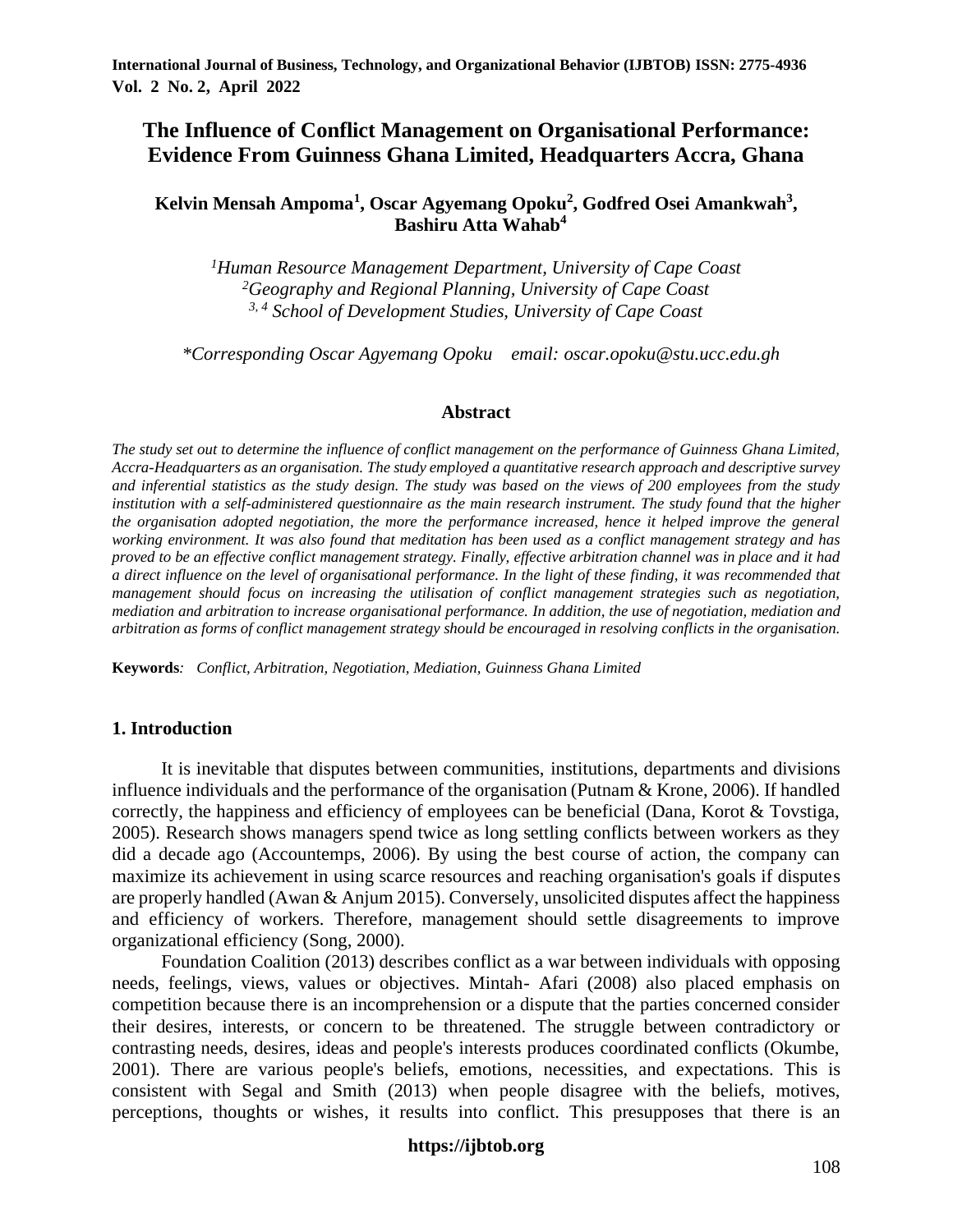omnivorous rivalry and that people are gathered and can increase their organizational performance if well handled.

The organization's capacity to recognize conflict sources and to put proactive initiatives in place to mitigate or control a conflict is described in Armstrong (2006). Conflict management, according to Petković (2008), includes the development of conflict resolution skills, the formation of conflict models structure and the implementation of strategic measures and approaches. Conflict management models are instruments for determining the necessary action needed in a situation of conflict. Among these are Blake and Mouton, Thomas Kilman and Holton (Newell, 2008).

Brigs (2007) states that strategies for conflict management is a prospective, detailed strategy aimed at making long-term benefits for parties to the conflict. The Techniques include the following areas: negotiation, collective bargaining, mediation, arbitration, and litigation; (Petkovic, 2008). The research focused primarily on negotiation, mediation, and arbitration dispute management techniques. Studies show that agreements, mediation, and arbitration techniques have succeeded in Africa and Ghanaian organizations worldwide, e.g., in Canada, the United States and Nigeria. In addition, the research in Guinness Ghana Limited, Accra's headquarters, in Ghana, as an organization has not been performed explicitly. This analysis was therefore directed at remedying gaps in literature on the Accra headquarters as an organization, Guinness Ghana Limited.

Success in the organization is the ability to function well (Armstrong, 2006). In terms of financial and non-financial metrics, Leban and Euske (2006) notes that success provides knowledge on the degree to which goals and outcomes are achieved. The operational efficiency of the business is to direct and help work in accordance with the needs of the organisation according to Babin and Boles (2000). As effective and efficient as possible. This includes work satisfaction, engagement and psychological contract considered (Armstrong, 2000). However, the membership growth was the main indicator for success, with other market aspects on the peripheries of the primary performance metrics in Guinness Ghana Limited, Accra Headquarters and other brewery companies in Ghana.

The Accra headquarters of Guinness Ghana Limited has culturally rich, vibrant and diverse staff, who include a range of individuals competing within themselves and eternally with the foreign market for competitive purposes. Therefore, there is a strong risk of confrontation when teams are actively competing to achieve and reach goals. Conflicts are therefore important to avoid affecting the team's results. While studies show that negotiating techniques, third-party engagement and communication have succeeded in organizations internationally and regionally, Guinness Ghana Limited Accra Headquarters is not subject to such a review. Since staff are important players in a conflict situation, and at the same time the key tools for driving the success of Guinness Ghana limited, Accra headquarters as an organisation, has tried to evaluate the impact on the performance of conflict management.

## **1.1 Statement of Problem**

Conflict management has become interesting and growing concern in organizations in recent years. First, there has been a fostering of research interest in dispute management techniques and methods that in the past could include court litigation; secondly, further legalization of the workplace, in the areas of health and safety at jobs, discrimination and harassment; (Awan & Anjum 2015). Traditional workplace practices and processes with their hierarchical structures, limited divisions of labour, narrow defined positions, comprehensive regulations, limitations on employee engagement and management decisions, power and control are no longer appropriate because they encourage disputes (Dreu, 2006). The performing workplace emphasizes the management of disputes as the basis of a productive and efficient place of work.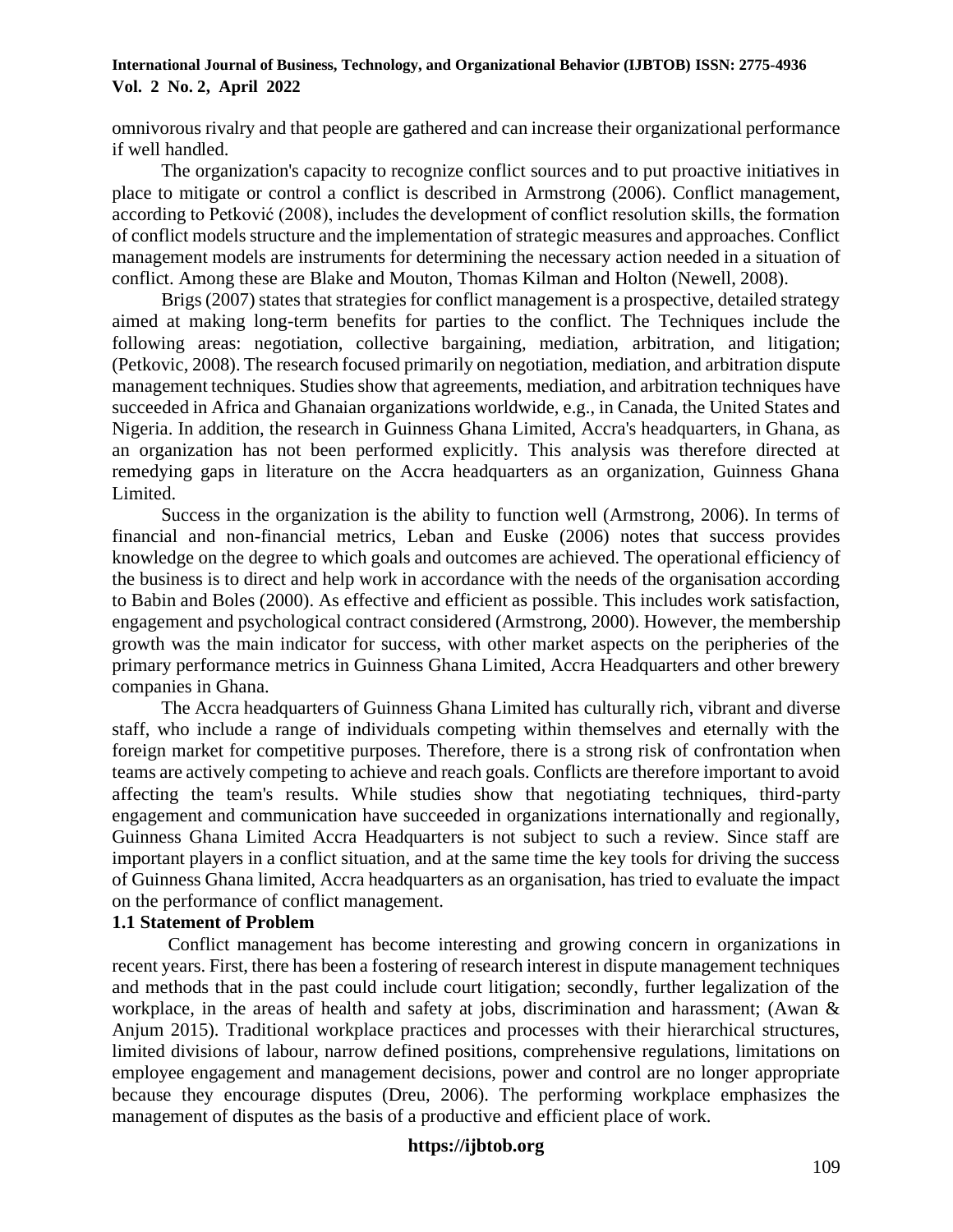Other conflict management research on the US Army recommend that negotiation and mediation are an essential skill at all levels of the U.S. (Jadallah & Garven 2011). The army and a great deal of preparation is undertaken to develop negotiation and mediation skills. Recommendations were made based on literature and focus groups that successful negotiation and mediation influence army efficiency because it has strategic effects on the military (Tressler, 2007). In Africa and even Ghana, this was also found to be true. The conflict negotiations have a major impact on the support of conflict parties to conclude based on literature and studies on Kenye conflict management, especially during the teachers' strikes (Gok, 2008).

Some studies have been carried out on the strategy for conflict management and its effect on Africa's results. For instance, a study in Nigeria (Ngozi & Ifeoma 2015) recommends that any organization should make an effective conflict management system integral to its management strategies to improve its efficiency through reduced organizational conflicts. In this context it is recommended that effective conflict management strategy be an integral part of the management strategies of each organization. According to Weaver, in 2003 dispute resolution takes place effectively by listening to the needs of both parties and offering opportunities to resolve the concerns of opposing parties sufficiently to ensure that each side is satisfactory. Ramani and Zihimin (2010) research on strategies for resolving conflict in public high schools in Nairobi suggests that school administrators and teachers should try to implement open systems of communication via mediation and negotiation to boost efficiency in setting common objectives.

However, in Ghana relatively few researches on conflict management techniques have been performed in relation to organizational success amid general issues concerning the conflict between private organisations. Although many studies on conflicts have been done at elementary and secondary schools, the documents on disputes between the private brewery institutions have not received much attention. These previous empirical studies included an Owusu-Mensah survey (2007), conducted in the Ejisu-Juaben district, on conflict at primary school and its effect on teaching and learning. A Studie on conflict management in Ghanaian schools was also conducted by Afful-Broni (2012) with a focus on Winneba Senior High School's role as the leaders of schools in conflict management. In the Ghanaian public senior high school and its effect on school administration at Greater Accra Metropolis, Gyan and Tandoh-Offin (2014) also conducted a research on a conflict resolution mechanism. Finally, in selected basic schools in the Ashanti region, (2014) Toku conducted a research on conflict management practices. Thus, several research studies focused on public bodies that led to a lack of conflict management knowledge in brewery companies.

In Ghanaian private setting, the study carried out at the Guinness Ghana Limited, headquarters of Accra, does not address the impact of conflict management on the organizational results, despite the use of negotiation techniques, mediation, and arbitrariness to resolve disputes in Nigeria and Canada. This study sought to bridge the gap in literature in Guinness Ghana Limited (Accra headquarters) by evaluating the impact of conflict management on organization efficiency. Consequently, it assesses the effect of negotiation, mediation and arbitration on the performance of GGL.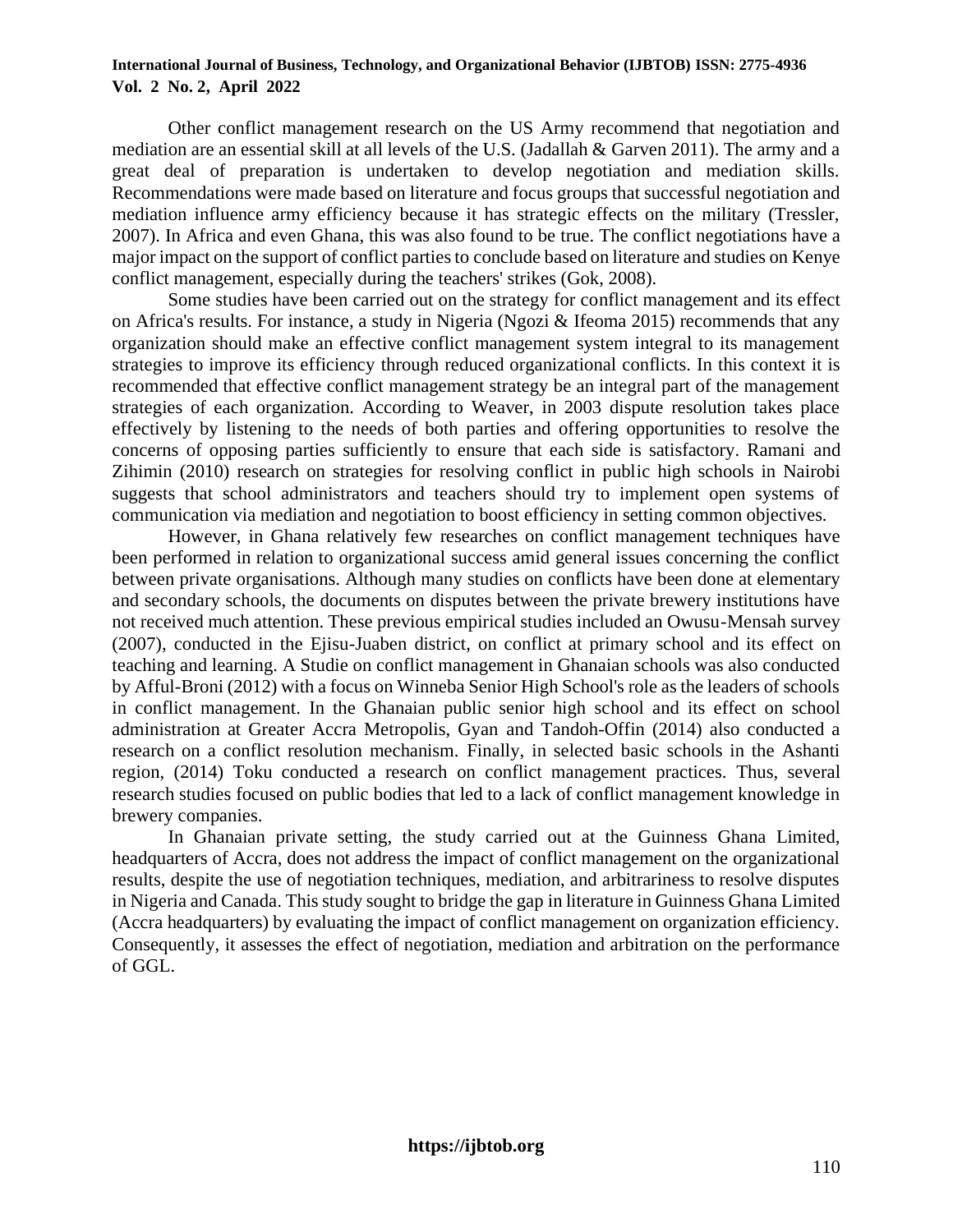## **2. Literature Review**

## **2.1 Conflict**

The concept of conflict, because of its ubiquity and pervasive nature, has acquired a multitude of meanings and connotations, presenting us with nothing short of semantic jungle. Like other terms, conflict generates considerable ambivalence and leaves many scholars' and administrators quite uncertain about (1) its meaning and relevance; and (2) how best to cope with it. Thus, it is complicated to define conflict as it is difficult to come to a consensus concerning the definition of this term. Nonetheless with the absence of a comprehensive definition of conflict, various definitions have been offered by many researchers from multiple disciplines. Some of these have originated from disciplines such as psychology, behavioural sciences, sociology, communication and anthropology. Vecchio (2000) described conflict as the process that results when one person (or a group of people) perceives that another person or group is frustrating, or about to frustrate an important concern. On the other hand, Jambrek and Penić, (2008) conceive conflict as a process of social interaction and a social situation, where interests and activities of participants actually, or apparently, confront, block and disable the realization of one party's objectives.

In the context of this study a definition of organisational conflict by Obi (2012) which is consistent with Henry (2009); Ikeda, Veludo & Campomar (2005); Azamoza (2004) and Ajala and Ughenekohwo (2002) descriptions of organisational conflict was used. According to these authors, organisational conflict can be viewed as a dispute that occurs when interests, goals or values of different individuals or groups are incompatible with each other in organisations. In order words, it as an act of discontentment and contention which either the workers or employers of labour utilize to put excessive pressure against each other to get their demands. On this premise, workplace conflict within the context of employment relationship can be regarded as an inevitable clash of interests and resulting disputes of varying intensity between and within any or all of the active actors in organisations. Thus, in the absence of common values in organisations, conflict is bound to occur. According to Ghaffar (2010), the classification of conflict could be based on the condition giving rise to it. He posited that conflict may be classified inter-organisational, that is, conflict between two or more organisations or intra-organisational, meaning conflict within an organisation which he further divided into intrapersonal, interpersonal, intragroup and intergroup.

## **2.2 Conflict Management**

Conflict management has been defined by De Dreu (2002) as a process of managing the clashes or struggles between parties. Green (2007) also considered it as the practice of identifying and handling conflict in a sensible, fair and an efficient manner. Thus, conflict management involves implementing strategies to limit the negative aspects of conflict and to increase the positive aspects of it at a level equal to or higher than where the conflict is taking place. Often the aim of conflict management is to enhance learning and effective group outcomes performance in organisational setting (Rahim, 2002). According to Gordon, (2004) conflict management requires such skills as effective communicating, problem solving, and negotiating with a focus on interests.

From the point of view of Algert, and Watson, (2002), conflict management strategies should satisfy certain criteria. These criteria are particularly useful for not only conflict management, but also decision making in management. The first criteria are organisation learning and effectiveness. To attain this objective, conflict management strategies should be designed to enhance critical and innovative thinking to learn the process of diagnosis and intervention in the right problems. The second criterion is the needs of stakeholders. Sometimes multiple parties are involved in a conflict in an organisation and the challenge of conflict management would be to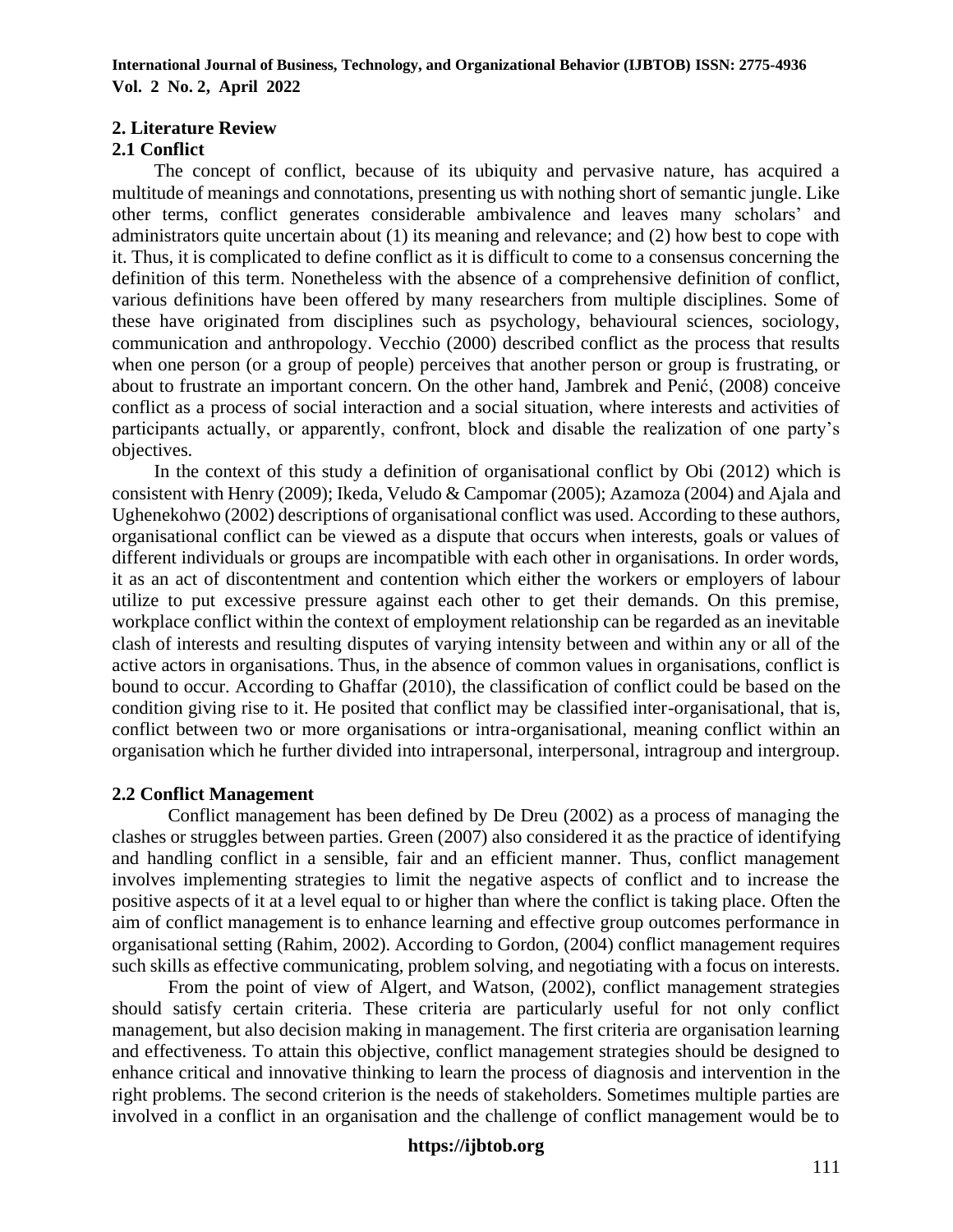involve these parties in a problem-solving process that will lead to collective learning and organisational effectiveness. Ethics is noted to be the third criterion for conflict management strategies to be effective. A wise leader must behave ethically, and to do so the leader should be open to new information and be willing to change his or her mind. By the same token subordinates and other stakeholders have an ethical duty to speak out against the decisions of supervisors when consequences of these decisions are likely to be serious. Without an understanding of ethics, conflict cannot be handled.

## **2.3 Strategies of Conflict Management**

Conflicts can impact negatively on organisational performance; hence organisational conflicts should be dealt with effectively and expeditiously. There is therefore a need to have in place effective conflict management mechanisms to deal with them. This section examined the existing institutional and legal framework in place for the management of conflicts, emphasis being on negotiation, mediation and arbitration as a conflict management strategy and its influence on organisational performance, with a view to identifying the challenges to the effectiveness in managing conflicts. These are discussed below:

## **2.3.1 Negotiation**

Organisational conflict occurs, as actors engage in activities that are incompatible with those of colleagues within their network, members of other organisations, or unaffiliated individuals who utilize the services or products of the organisation (Rahim, 2002). This often leads to disagreements and build-ups of tensions that require intervention through conflict management (Gonan Božac et al, 2008). The conflict management process encompasses a wide range of activities including negotiation, problem solving, dealing with emotion, and understanding positions (Brett, 2001). According to Neale and Fragale (2006), negotiation is a process by which two parties, each with its own viewpoint and objectives, attempt to reach a mutually satisfactory result on a matter of common concern. Negotiation can also be defined as the interaction between two or more parties with divergent interests to reach an agreement (De Dreu, Weingart, & Kwon, 2000). Negotiation is used to minimize conflict affecting individuals to maximize cooperation and keep conflict to acceptable levels. This in turn drives performance (Rahim 2002). This section investigated the influence of negotiation as a conflict management strategy on organisational performance. Negotiation and its influence on performance can be seen in an organisations performance appraisal process (Long, 2006).

## **2.3.2 Mediation**

Mediation is one of the forms of alternative dispute resolution (ADR) mechanisms. Mediation is the use of a neutral third-party to help the disputing parties resolve the dispute on their own (Bercovitch, & Rubin 2008). A mediator will not resolve the dispute but will help facilitate a discussion between parties in conflict with an aim of finding a solution (Amegashie, 2010). Mediation is a voluntary process in which an impartial person (the mediator) helps with communication between the parties which will allow them to reach a mutually acceptable agreement. Mediation often is the next step if negotiation proves unsuccessful. Mediation can be used to solve conflict arising from personality differences. Interpersonal conflict in organisations can get too destructive resulting into third party to solve the dispute (Nistorescu, 2006). The process of mediation can be employed to resolve conflict in a variety of settings from international disputes between countries, to commercial disputes between companies, to conflict at the level of; communities, workplaces, families and/or individuals (Vancouver, 2000).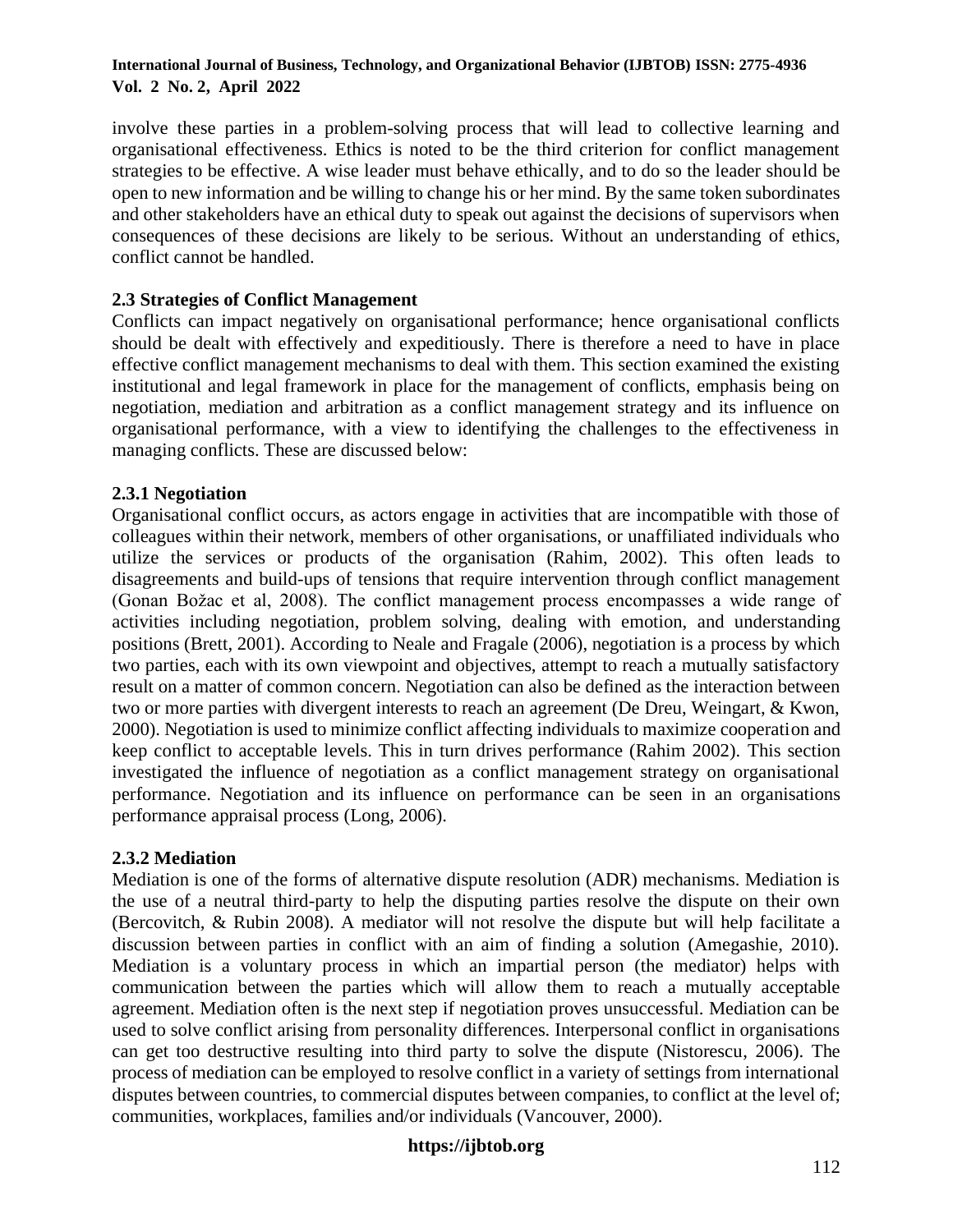## **2.3.3. Arbitration**

According to Kazimoto (2013), workplace conflict is described as the presence of discord that occurs when goals, interests or values of different individuals or groups are incompatible and frustrate the other parties attempt to achieve objectives in an organisation. It is a communication process and an inevitable consequence of transactional relationship manifesting in disagreement and dissonance with and between individuals and groups in the work environment. In this context, workplace conflict is a fact of life in any organisation as long as people will compete for jobs, power, recognition and security (Adomie & Anie, 2005). Therefore, the task of management is not to suppress or resolve all conflicts, but to manage them to enhance and not to detract from organisational performance. On the other hand, formal workplace conflict is referred to as an organized expression of conflict articulated through a trade union or other workers representatives (Ogunbameru, 2006). It is in this regard that organisations resort to Arbitration as a conflict management strategy to influence performance Kazimoto (2013). Arbitration offers the best vehicle among the ADR mechanisms to facilitate access to justice in disputes involving parties with equal bargaining power and with the need for faster settlement of disputes, especially business related (Avendaño, 2005).

## **2.4 Organisational Performance**

According to Richard, Devinney, Yip and Johnson (2009), organisational performance comprises the actual output or results of an organisation as measured against its intended outputs (or goals and objectives). Sreekumar and Mahapatra (2010), however, defines organisational performance as the ability of an organisation to fulfil its mission through sound management, strong governance and a persistent rededication to achieving results. Effective non-profits are mission-driven, adaptable, customer-focused, entrepreneurial, outcomes-oriented and sustainable. As indicated by Singh, Darwish, and Potočnik (2016), organisations performance can be measured through organisational, financial results, however, there are other measures that can be used. These measures include customer satisfaction/dissatisfaction, customer retention/behaviour, product and service quality, waste, flexibility, organisational capabilities and yield/ productivity. These measures, however, must be in tandem with the organisation's mission and goals.

Mehralian, Nazari, Nooriparto and Rasekh, (2017) proposed that effective organizational performance should be measured using a "balanced scorecard". According to Mehralian, Nazari, Nooriparto and Rasekh, (2017), organizational performance measurement requires measures that are not purely financial in nature, because many of the financial indicators are a result of critical operational measures. Therefore, argued that a combination of financial and operational measures is necessary for measuring overall organizational performance (Muda, 2019). Balanced scorecard measures include market share, changes in human resources skills and abilities, customer satisfaction, product innovation, productivity, quality, and stakeholder performance (Muda, 2019).

One critical weakness of the balanced scorecard approach is that it is like a fit-for-purpose model and not generic or a generalised parameter (Onyebueke & Wordu, 2017). However, it is most suitable for an all-around measurement of performance as it takes all the four key parameters including financial, customer satisfaction, research and innovation, and internal satisfaction of a successful organisation into consideration. Therefore, for the purpose of this study, the balanced scorecard was adopted in the measurement of organisational performance.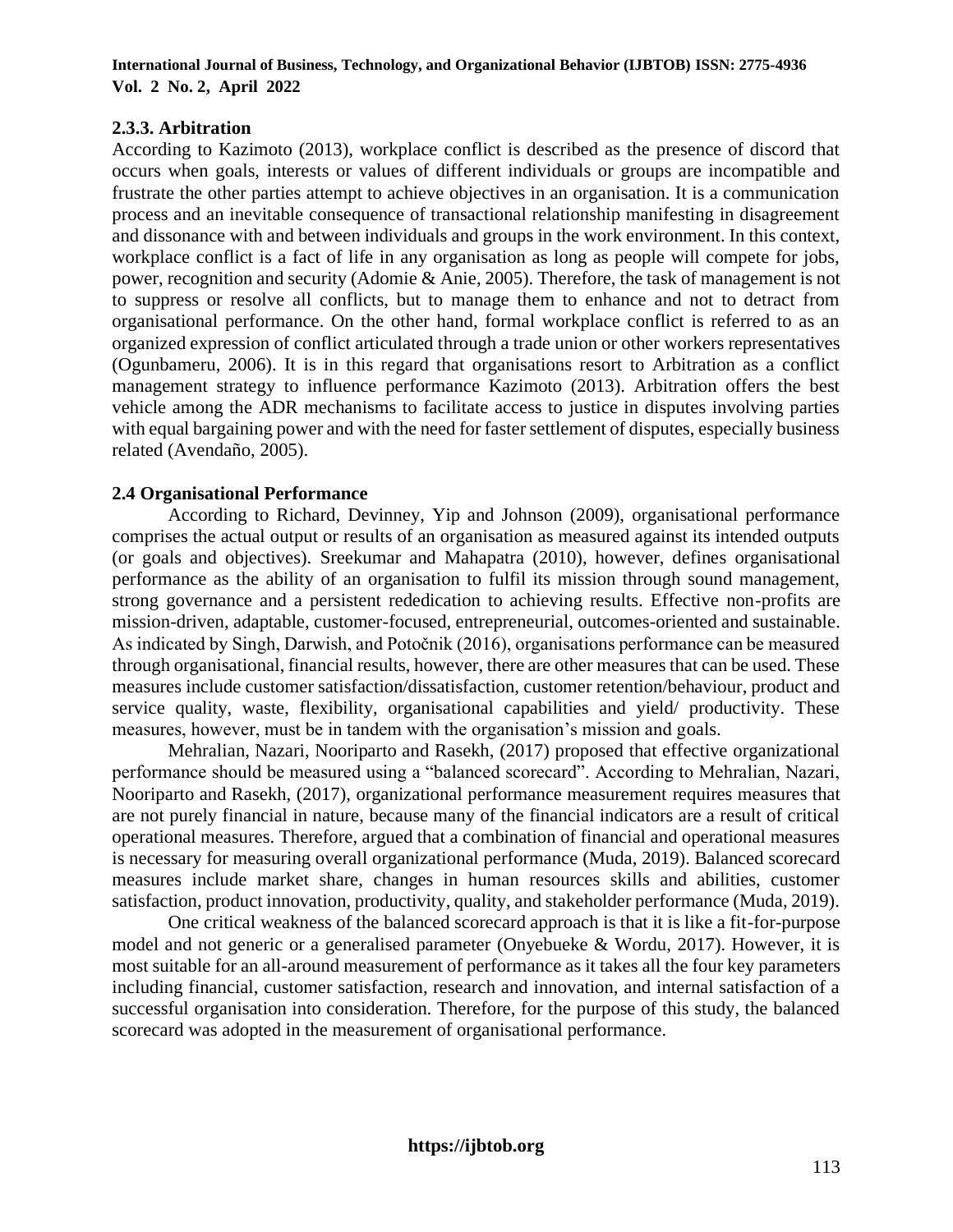## **3. Research Methods**

## **3.1 Research Approach and Design**

The study employed quantitative approach. Burns and Grove (2005), described quantitative research as a structured, objective, systematic process for defining and testing relationships and for analysing interactions between variables as to cause and effect. Descriptive surveys and explanatory design are the research designs selected for the study. The descriptive survey and explanatory design, according to Gay, Mills and Airasian (2011), is carried out for a problem that was previously not well investigated, which requires priorities, creates organisational meanings and a more researched model. The study concentrated on Guinness Ghana Limited, the Greater Accra Region of Ghana. Established in 1960, the success of the company is focused on a remarkable range of brands, including beer, stout, and spirits, in various categories. Innovation supports the organisation and aim to develop new experiences for our customers. In Ghana, private managers described low engagement between their employees and therefore their output as a problem and Guinness Ghana Limited, Accra's headquarters is no exception.

## **3.2 Population and Sample**

The study population constituted both young and high-ranking workers at the Accra headquarters of Guinness Ghana Limited. The five (5) divisions consist of marketing and merchandising, management, distribution unit, finance departments and innovative manufacturers. The research population is estimated at four hundred and fifty-seven (457) employees (Table 1). A personal record of the individual issued by the Division for Human resource of the institution defined the frame of the population accessible. This study was carried out using the proportional stratified sampling technique. This method gives each category a fair representation. According to Bryman (2016), this technique enabled the researcher to obtain important and high-quality information from those interviewed, who are sufficiently aware of and willing to provide the necessary information for the analysis. For this study a sample size of 210 was determined based on the Krejcie and Morgan sample size determination table (1970).

| <b>Departments</b> | <b>Population</b> | <b>Sample</b> |
|--------------------|-------------------|---------------|
| <b>Sales</b>       | 108               | 52            |
| Executive          | 53                | 21            |
| Warehouse          | 97                | 42            |
| Finance            | 78                | 33            |
| Innovative         | 121               | 62            |
| <b>Total</b>       | 457               | 210           |

| Table 1: Population and Sample Distribution of Employees |  |  |  |  |  |
|----------------------------------------------------------|--|--|--|--|--|
|----------------------------------------------------------|--|--|--|--|--|

## **3.3 Data Collection Methods**

The researchers booked appointments with Guinness Ghana Limited, Headquarters of Accra, the sampled institutions that were to look for the study authority. The Personal Delivery Strategy for 210 questionnaires were used in this study. This approach was considered adequate because the researcher planned to accelerate the amount of response. Respondents were given ample time to select the questionnaire at different suitable intervals by the researcher. By implementing the Sekaran principle (2003), of highly reliable findings of limited sample sizes, the reactions received were deemed acceptable and representing the entire population according to the sampling method.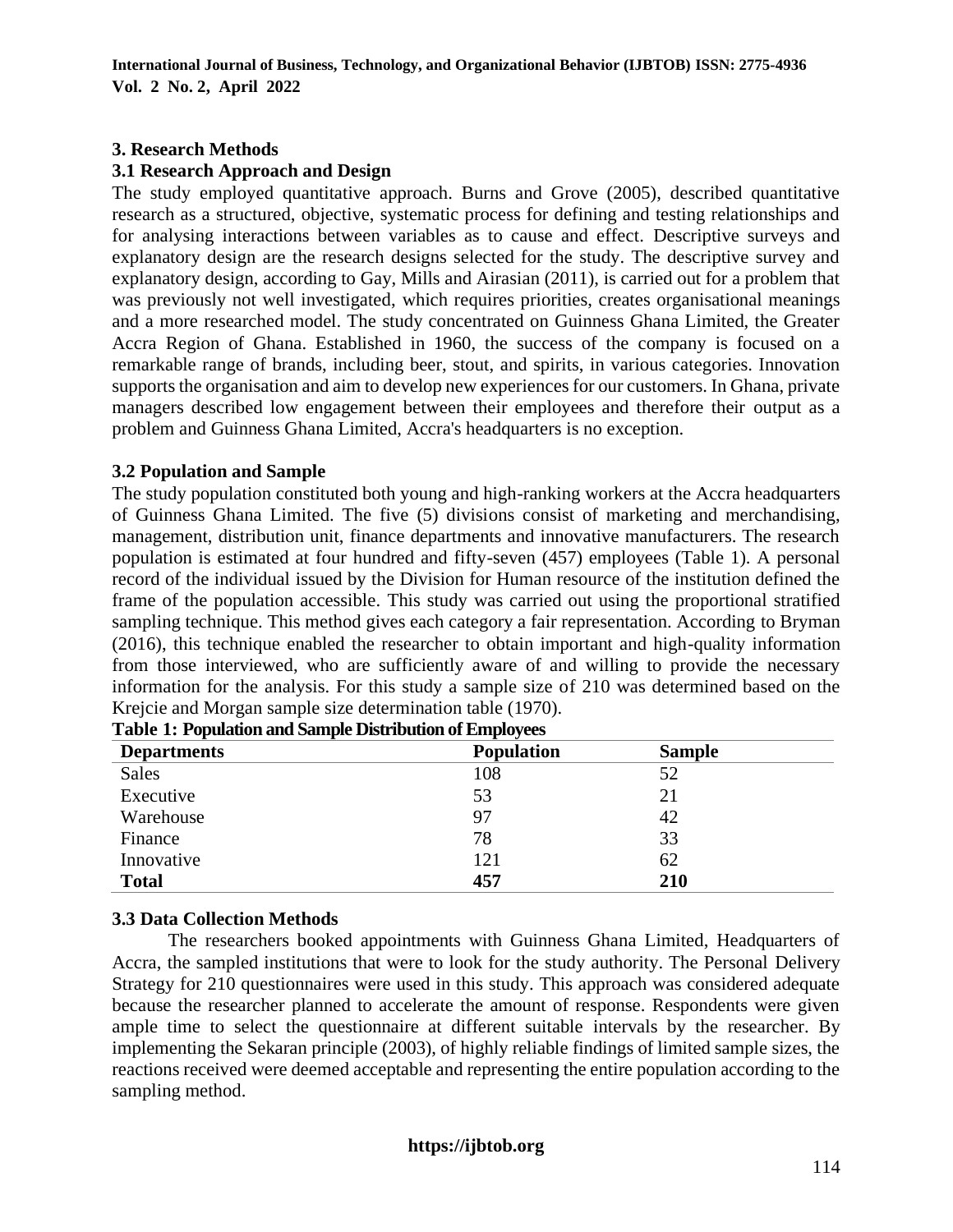Validity means how well the chosen instrument tests the research goals (Bowling, 2009). Several methods to verify and refine the contents of the questionnaire were followed in the sense of this research to ensure the validity of the study. The researchers carefully read the questionnaires and makes suitable changes before delivery to resolve the validity of the face. The peer review was also very relevant. Content validity can also be increased by requesting the questionnaire to professionals such as the researcher's supervisor before it was distributed to the respondents. The pre-testing also make the questionnaires valid.

Reliability means how robust the application of the scale performs if repeated steps are taken which can be accomplished if the results are preserved at a consistent standard despite time and place changes (Bowling, 2009). Internal coherence involves checking the homogeneity which determines to what extent personal items interrelate and to what extent they relate to overall results, to the extent that the Cronbach Alpha Test can be used (Polit & Beck, 2008). In relation to observation, the reliability of observation relates to the accuracy of observers making the same inferences or intra-observatory operation (one observation at another time) and the reliability of inter-observation (more than one observatory) (Polit & Beck, 2008).

### **3.4 Data Processing and Analysis**

The responses from the questionnaires were then edited and coded using IBM version 22.0. Quantitative techniques were used to analyse the data gathered for this study. Descriptive statistics including frequencies, percentages and means as well as inferential analysis methods such as regression analysis. Linear regression was used to analysed the effect among conflict management strategies such as negotiation, mediation, arbitration and organizational performance.

#### **3.5 Ethical Consideration**

Awases (2006), says that ethics is mainly related to ethics and deals with the right and wrong issues between individuals, society, or culture. It is thus necessary for all researchers to be aware of the ethical issues (Rubin & Babbie, 2016). The fundamental ethical concern of research has been described by Edginton et al. (2012) as providing respondents with full details on the research goals, methodology and benefits and granting voluntary acceptance and retention of the right to withdraw and ensuring confidentiality among participants. The key data collection clauses of Bless and Higson Smith (2000) are a) voluntary participation; (b) the right to privacy; (c) freedom; (d) anonymity and (e) confidentiality. In this research review, all these ethical guidelines were met.

#### **4. Results And Discussion**

## **4.1 Socio-Demographic Characteristics of Respondents**

This section provides results on the socio-demographic characteristics of the 200 respondents who were sampled for this study. The demographic characteristics of respondents were in relation to gender, age, level of education, ranks of the officers in the service, and employees' years of work in the organisation. There were more male (62%) participants than their female (38%) counterparts in this survey which could be attributed to the higher male population of employees in the company. This implies that a lot of males appeared to have been employed at the Guinness Ghana Limited, Accra-Headquarters in Accra which could be considered as male dominated. In relation to conflict management such as negotiations, sex has rich and complicated relationships with negotiation behaviours and outcomes (Elfenbein, 2015). Bowles and McGinn (2008) found that background characteristics such as sex, age, educational status and position can influence not only negotiators' own behavior but the way others treat them, the way others feel about them, and whether they even negotiate at all. According to Brahnam et al (2005), men and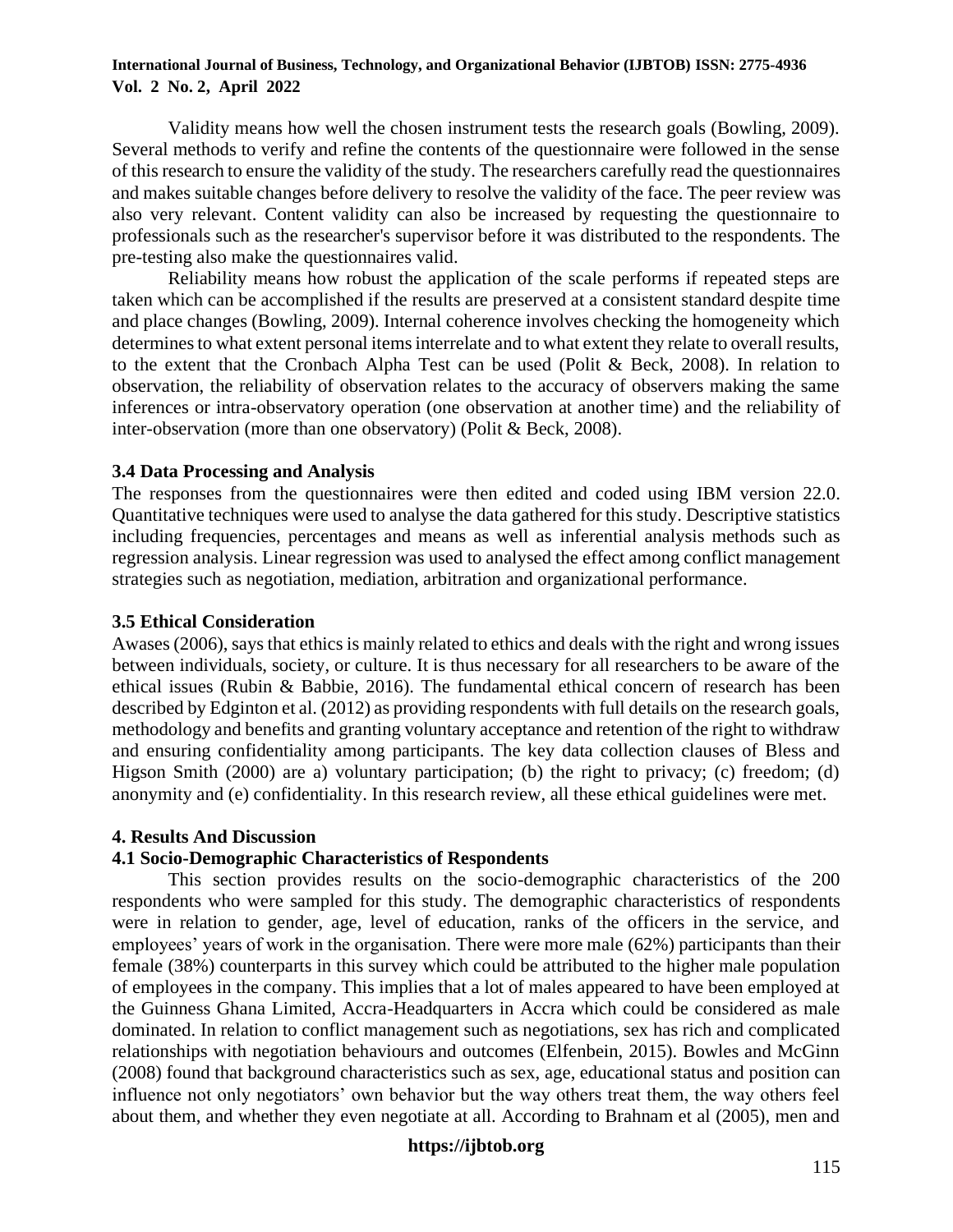women choose conflict management style that complement gender role expectations. Also, men unlike women tend to endorse confrontational, competitive, and aggressive conflict handling styles as compared women who like accommodating strategy.

On the age distribution, it was found out that most of the respondents (80) were between the ages of 21 and 30 years which represented 40%. Again, the result shows that 60 respondents representing (30%) were between 31 to 40 years. In addition, 46 of the respondents representing (23%) were between the ages of 41 and 50 years. Those between 51 and above in the company were represented by (7%). Generally, it can be inferred from the age distribution that the sample selected for the study was an all-inclusive sample since it captured the opinions of various age groups. It is believed that the aged is respected with regards to conflict management as compared to the young people. Elfenbein et al (2008) found that age and attractiveness aid greater abilities that is valuable for boosting win-win outcomes. Similarly, Balay (2007) found that age and experience are vital factors that influence conflict management style among teachers and administrators. Therefore, the old or aged will be willing to adopt conflict management approaches such as negotiation and mediation in resolving conflict at workplace.

It could be noted that 98 respondents representing (49%) had senior high school certificate from various fields, while 54 respondents representing (27%) had diploma education. However, a total of 24 representing 12% were the first-degree holders while 18 (9%) had a second degree. Six of them representing (3%) were found to be holding professional certificates. Pinto and Ferrer (2002) found that there is significant difference between conflict management styles of people based on their level of education status. Moreover, it was found that higher educational level favours greater choice for competing conflict handling mode.

It also shows that majority of respondents, that is, 72 (36%) of the sampled population were in senior workers positions, whilst 128 (64%) respondents were in junior officers' positions. In Ghana, a lot of people respect the positions of people, therefore, having a sizeable number of senior provide platform for negotiation and mediation to be effectively conducted and resolved. Study conducted by Brewer et al (2002) found that preferences for conflict styles differ across hierarchical levels or position. Upper organizational status or position of individuals are found to be higher on the competitive and collaborating style while lower status individuals prefer and report greater use of avoiding, accommodating, and compromising (Brewer et al., 2002). In terms of how long each employee has worked in the organisation, it was found majority of the respondents have worked for more than 5 years.

## **4.2 Influence of Negotiation as a Conflict Management Strategy on Organisational Performance**

The first research objective sought to ascertain the extent to which negotiation as a conflict management strategy influences organisation performance. The descriptive statistics show that majority of the respondents agreed that negotiation influence organizational performance. This was indicated by the overall mean (m=3.69, sd= 0.91). Majority of the respondents strongly agreed to all the statement on the influence of negotiation on organizational performance except for the statement "Employees want to feel involved in decisions that affect them by negotiating with managers before decisions are made" which small number of respondents (43%) agreed on it.

The descriptive statistics failed to consider the strength of the relationship between the variables, therefore, a linear regression was conducted and the results is shown in Table 2.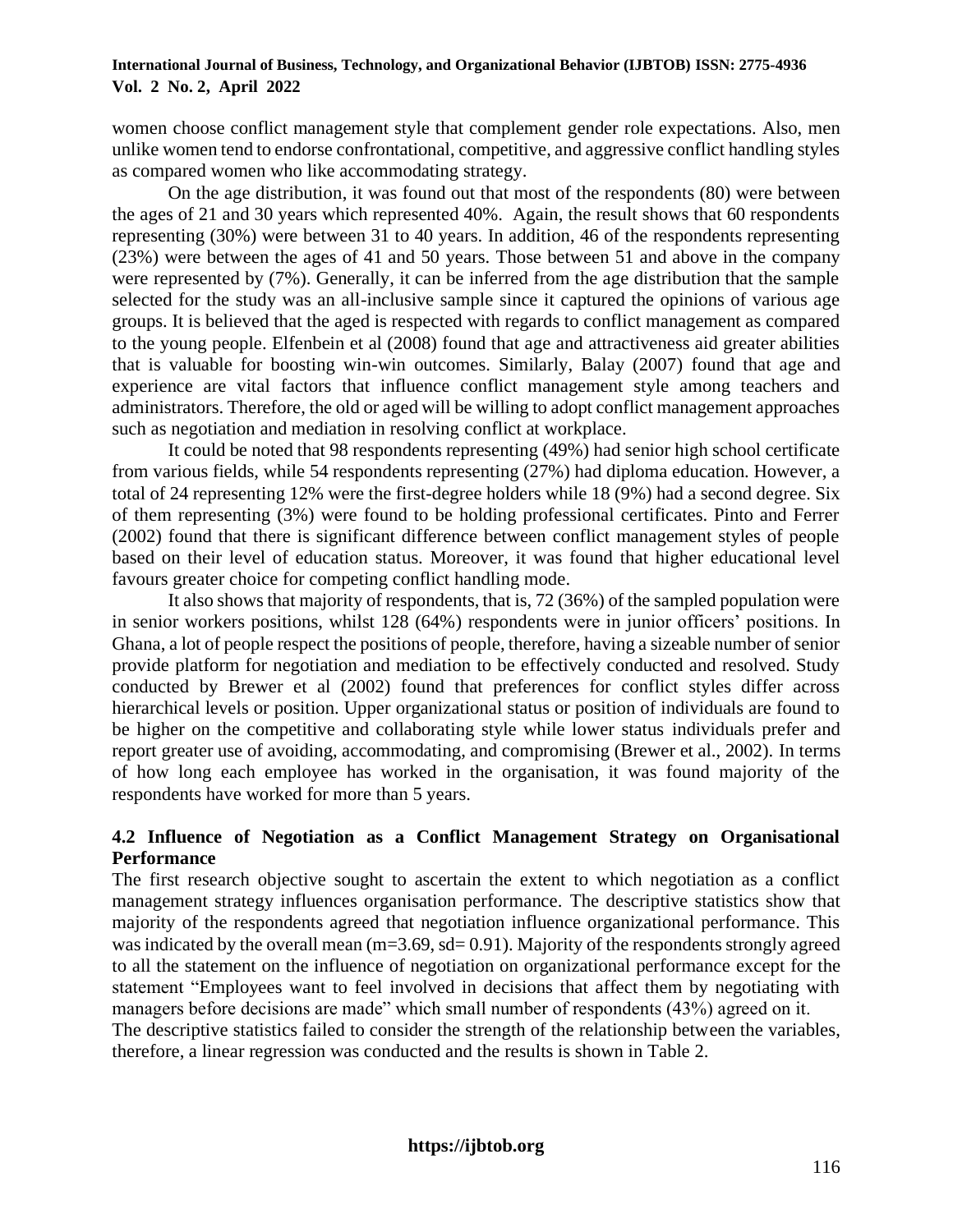| Tuble at influence of Figuration on Organisational I error mance |              |                |                              |       |      |  |
|------------------------------------------------------------------|--------------|----------------|------------------------------|-------|------|--|
| Model                                                            | Coefficients | Unstandardized | Standardized<br>Coefficients |       | Sig. |  |
|                                                                  | B            | Std. Error     | <b>Beta</b>                  |       |      |  |
| (Constant)                                                       | .394         | .131           |                              | 3.000 | .003 |  |
| NEGOTIATION                                                      | .740         | .084           | .664                         | 8.802 | .000 |  |
| a. Dependent Variable: ORGANISATIONAL PERFORMANCE                |              |                |                              |       |      |  |

| Table 2: Influence of Negotiation on Organisational Performance |  |  |
|-----------------------------------------------------------------|--|--|
|                                                                 |  |  |

Table 2 shows that negotiation has positive ( $\beta$ =0.664, t=8.802, p=0.000) influence on organizational performance. The significant value  $p= 0.003$  is less than 0.05 for the constant and the significant value  $p= 0.000$  is less than 0.05 for the independent variable. Pallant (2013) points out that a significant value of  $\langle 0.05 \rangle$  indicates that the variable has a significant impact on the dependent variable. It can, therefore, be concluded that Negotiation has a significant impact on Organisational Performance. The table further shows a Beta of .664 which according to Fidell, Tabachnick, Mestre and Fidell (2013) indicates a strong impact of the independent variable on the dependent.

The implication of these results is that the adoption of negotiation as a strategy for managing conflicts significantly improves the performance of staff at Guinness Ghana Limited, Accra-Headquarters. The findings of this study confirm and are supported by loads of findings with respect to studies conducted in terms of negotiation and organisational performance. Rahim (2001) found that a significant relationship exists between negotiations with the level of organisations' performance. Still, with respect to the negotiation, Schramm-Nielsen (2002) estimates that improvements in the negotiation dimensions at the workplace may result in a 5-10 per cent increase in organisation performance. Lang (2009) had also pointed out that adjusting the mode of negotiating activities can significantly improve employees' working experience and organisational performance.

The effectiveness of negotiation as a conflict management strategy within the context of Guinness Ghana Limited, Accra-Headquarters formed the first objective of the study. The employees associated believe negotiation plays a significant role in conflict management within the organisation. The respondents agreed to the baseline assumptions of concession tactic, persuasion tactic, deceitfulness tactic, promise tactic, and threat in Petkovic (2008). This coincides with the study by Long (2006) who asserted that an effective performance appraisal system can lead an organisation to takes strides towards organisation performance and growth by leaps and bounds. Notably, Norreklit (2003) argued that it is important to have negotiation at the beginning of the performance contract so that an employee is well informed of what is expected. This agreed with a study conducted by Mannix, 2001 who concluded that a negotiation outcome can help improve team performance by reducing tension, antagonism and distraction of members of a team.

The survey showed that employees perceived negotiation fair because participation in the negotiation process permitted the creation of shared values, a perception shared by the respondents of the study; therefore, negotiation supports high performance by facilitating the involvement of employees in decision making to create an enabling environment for employees to meet the quantified objectives in all areas of the organisation. This agrees with De Dreu, Weingart & Kwon (2000) who assert that negotiators can help adversaries communicate with each other in many ways. The ability to negotiate with diverse people and organisations increasingly become a critical competency to resolve daily conflicts in the organisation.

These are all in line with studies conducted by Babin and Boles (2000) who asserted that organisation's performance is about directing and supporting employees to work as effectively and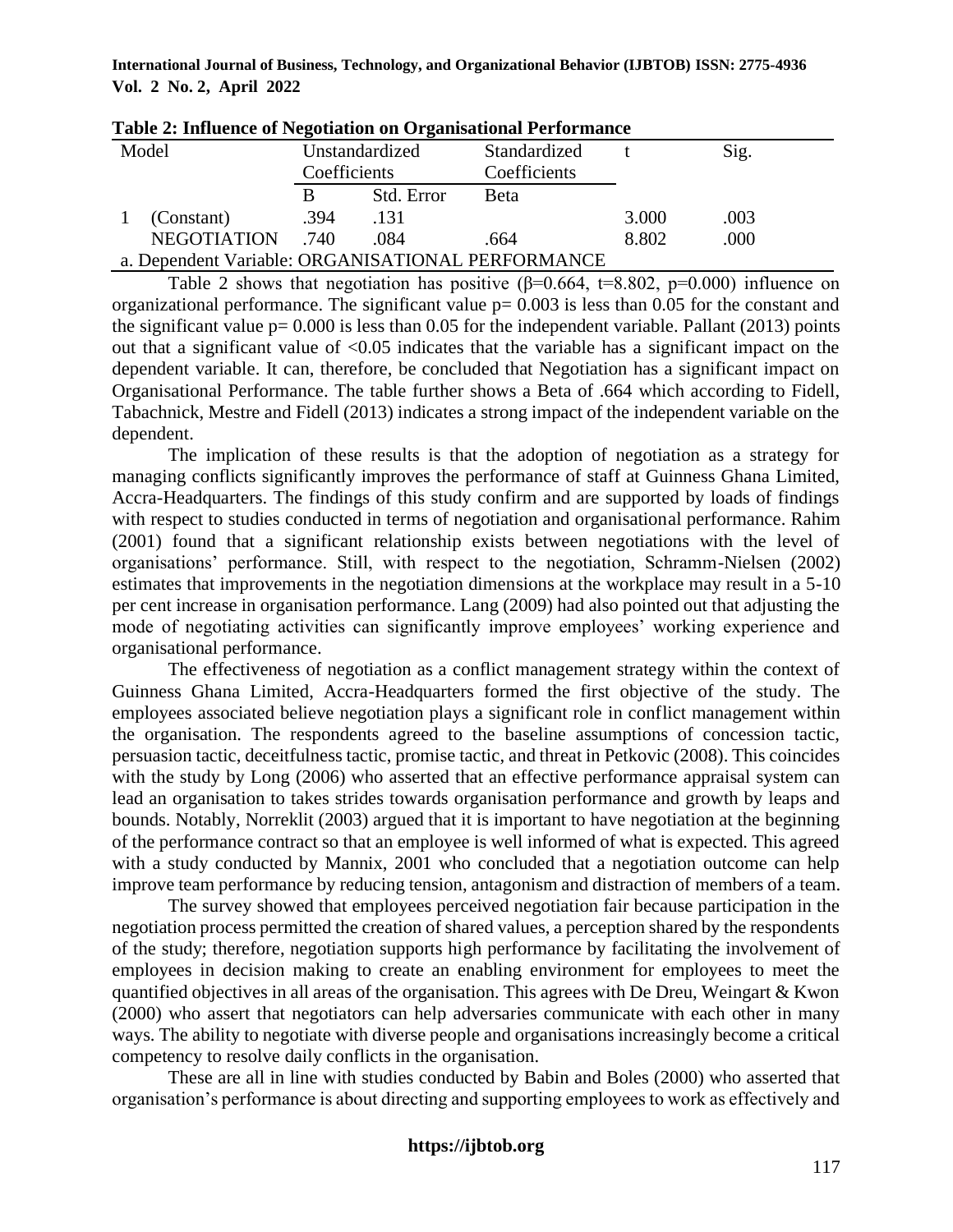efficiently as possible in line with the needs of the organisation. The study indicated a positive relationship between negotiation and organisational performance meaning that an effective negotiation strategy can lead to an increased organisational performance at Guinness Ghana Limited, Accra-Headquarters.

## **4.3 Implications of Mediation as a Conflict Management Strategy on Organisational Performance**

The second objective of the study was to establish the extent to which mediation as a conflict management strategy influences organisational performance in Guinness Ghana Limited, Accra-Headquarters. The purpose was to establish whether conflict management had an influence on performance in the Organisation. Data was collected on the various activities under mediation in the organisation. Respondents were presented with seven mediation statements and the results were described in Table 3.

Majority of the respondents strongly agreed that mediation influence organizational performance (overall mean  $= 3.38$ , sd= 0.866). Among the various statement, it was only on the statement "mediation is used to solve conflict arising from personal differences in the organization" that small number of respondents agreed to it. This means that when mediation is employed to resolve conflict in the organization, it will go a long way to improve upon the organizational performance. However, the strength and direction of the relationship or influence were determined by linear regression which the results was presented in Table 3.

|                  |      | o              |              |       |      |
|------------------|------|----------------|--------------|-------|------|
| Model            |      | Unstandardized | Standardized |       | Sig. |
|                  |      | Coefficients   | Coefficients |       |      |
|                  |      | Std. Error     | <b>Beta</b>  |       |      |
| (Constant)       | .472 | .130           |              | 3.637 | .000 |
| <b>MEDIATION</b> | 738  | .089           | .643         | 8.316 | .000 |

**Table 3: Coefficients of Mediation on Organisational Performance**

Table 3 shows that mediation influence organizational performance positively. The significant value  $p= 0.000$  is less than 0.05 for both the independent variable and the constant. Pallant (2015) points out that a significant value of  $\langle 0.05 \rangle$  indicates that the variable has a significant impact on the dependent variable. It can, therefore, be concluded that Mediation as a conflict management strategy has a significant impact on the performance of Guinness Ghana Limited, Accra-Headquarters. Table 3 further shows a Beta of .643 which indicates a strong positive impact of the independent variable on the dependent.

The second research objective was to establish the extent to which mediation as a conflict management strategy influences organisation performance in Guinness Ghana Limited, Accra-Headquarters. The use of mediation assistance as a strategy in conflict resolution is supported by most Guinness Ghana Limited, Accra-Headquarters employees. The respondents of the study believe the role of a mediator is to provide additional information and options without making the decision for the conflicting parties. This confirms study findings according to Gregory (2004) that a mediator assists in resolving the dispute by advising and providing information and options but leaves the final decision to the parties themselves since performance declines as the level of conflict increases.

Rahim (2001) also reported a positive correlation between democratic management styles such as negotiation & mediation and organisational performance. He noted that democratic strategies especially mediation would promote inclusion in the decision and by consequence workers identification with decisions and commitment to the organisation which tends to the increase the performance of the organisation in terms of efficiency and effectiveness. This is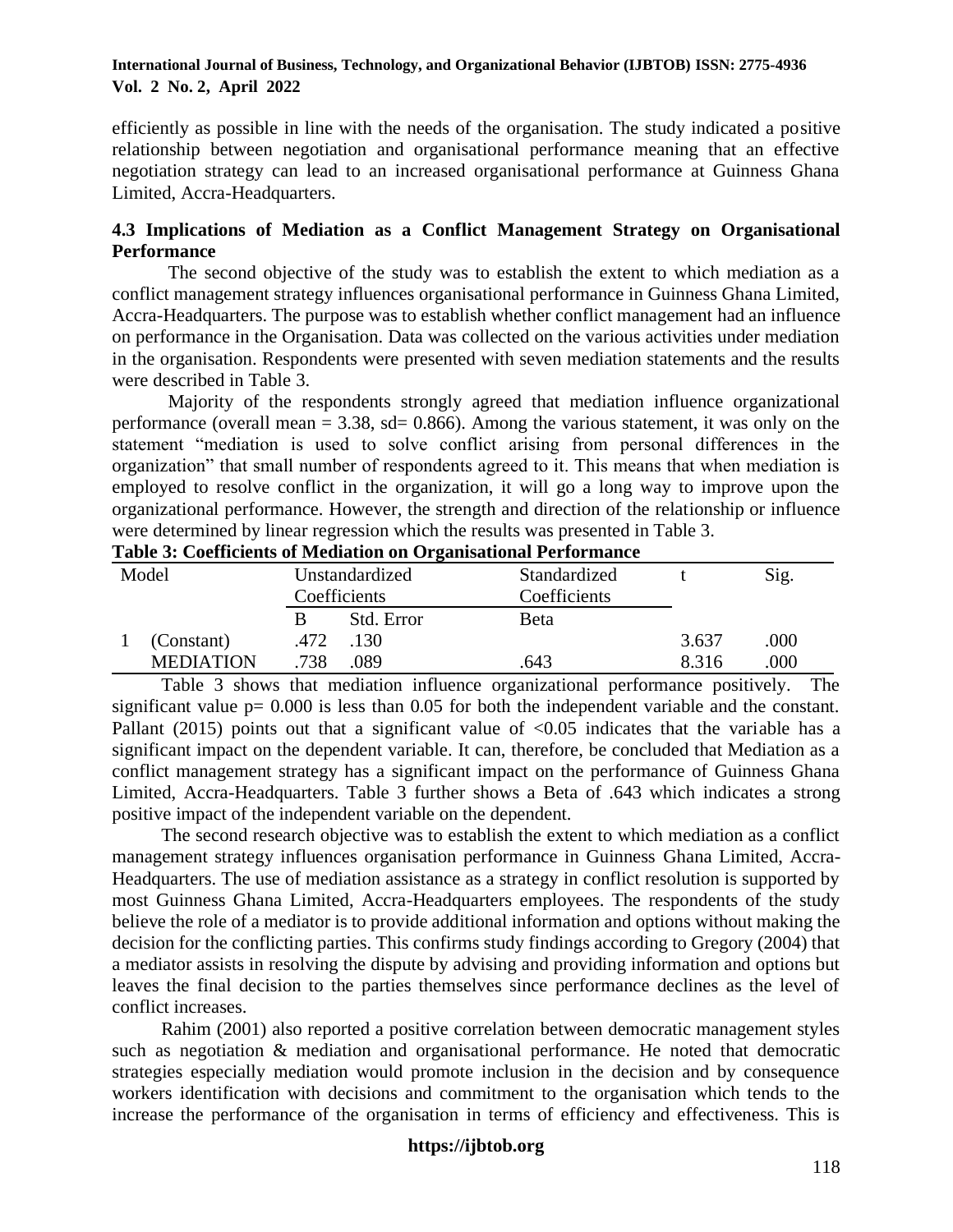supported by De Wit, Greer and Jehn (2012) who indicated that mediation has a positive influence on the performance of the organisation. This was assessed in relation to organisational outcomes including employee job satisfaction and perceived organisational performance which showed a positive relationship.

From the survey, Guinness Ghana Limited, Accra-Headquarters utilizes mediation strategy in which a mediator facilitates the discussion between the parties in conflict; for example, a mediator facilitates communication when there is a personal conflict between workers. The role of the mediator is limited to helping the discussion between the affected parties. This agreed with the findings of Muigua (2012) who identified mediation as an effective conflict management strategy in resolving disputes in the organisation which tends to increase the performance of an organisation.

## **4.4 Relevance of Negotiation as a Conflict Management Strategy in Improving Organisational Performance**

The last research objective sought to determine the extent to which arbitration as a conflict management strategy influences organisational Performance. Arbitration in this study includes arbitrator resolves disputes, arbitration increases efforts, arbitration embraced. Respondents were to determine the extent to which these arbitration activities were observed at Guinness Ghana Limited, Accra-Headquarters and the result is presented in Table 4.

In summation, majority of the respondents agreed to all the statements concerning the effects of arbitration on organizational performance. This means that when conflicts in the organization is resolve through arbitration means, it will improve upon the organizational performance. Among the statements, it was found that majority of the respondents strongly agreed that " organization has an effective arbitration strategy to manage conflicts", "arbitration leads to an increase in the effort of the aggrieved parties". However, least number of respondents agreed that performance in the organization is improved when the arbitration strategy is adopted. Thus, there may be other factors that may contribute to the improvement of organizational performance aside the arbitration strategies.

| Model |                    | Unstandardized |                     | Standardized |       | Sig. |  |  |
|-------|--------------------|----------------|---------------------|--------------|-------|------|--|--|
|       |                    |                | <b>Coefficients</b> | Coefficients |       |      |  |  |
|       |                    | B              | Std. Error          | Beta         |       |      |  |  |
|       | (Constant)         | .572           | .105                |              | 5.467 | .000 |  |  |
|       | <b>ARBITRATION</b> | .570           | .060                | .693         | 9.519 | .000 |  |  |

**Table 4: Coefficients of Arbitration on Organisational Performance**

From Table 4, the significant value  $p= 0.000$  is less than 0.05 for both the independent variable (Arbitration) and the constant. Pallant (2015) points out that a significant value of  $\leq 0.05$ indicates that the variable has a significant impact on the dependent variable. It can, therefore, be concluded that Arbitration as a conflict management strategy has a significant impact on organisational performance. The results further indicate a Beta of .693 which is statistically significant since  $p=0.000$  and less than 0.05. The results show that without arbitration, managing conflicts in the organisation will be difficult. It is arbitration that facilitates the management of conflicts which eventually impact positively on the performance of Guinness Ghana Limited, Accra-Headquarters.

The last research objective was to establish the extent to which arbitration as a conflict management strategy influences organisation performance in Guinness Ghana Limited, Accra-Headquarters. The use of an arbitrator as a strategy in conflict resolution is supported by most of the employees at Guinness Ghana Limited, Accra-Headquarters. The respondents of the study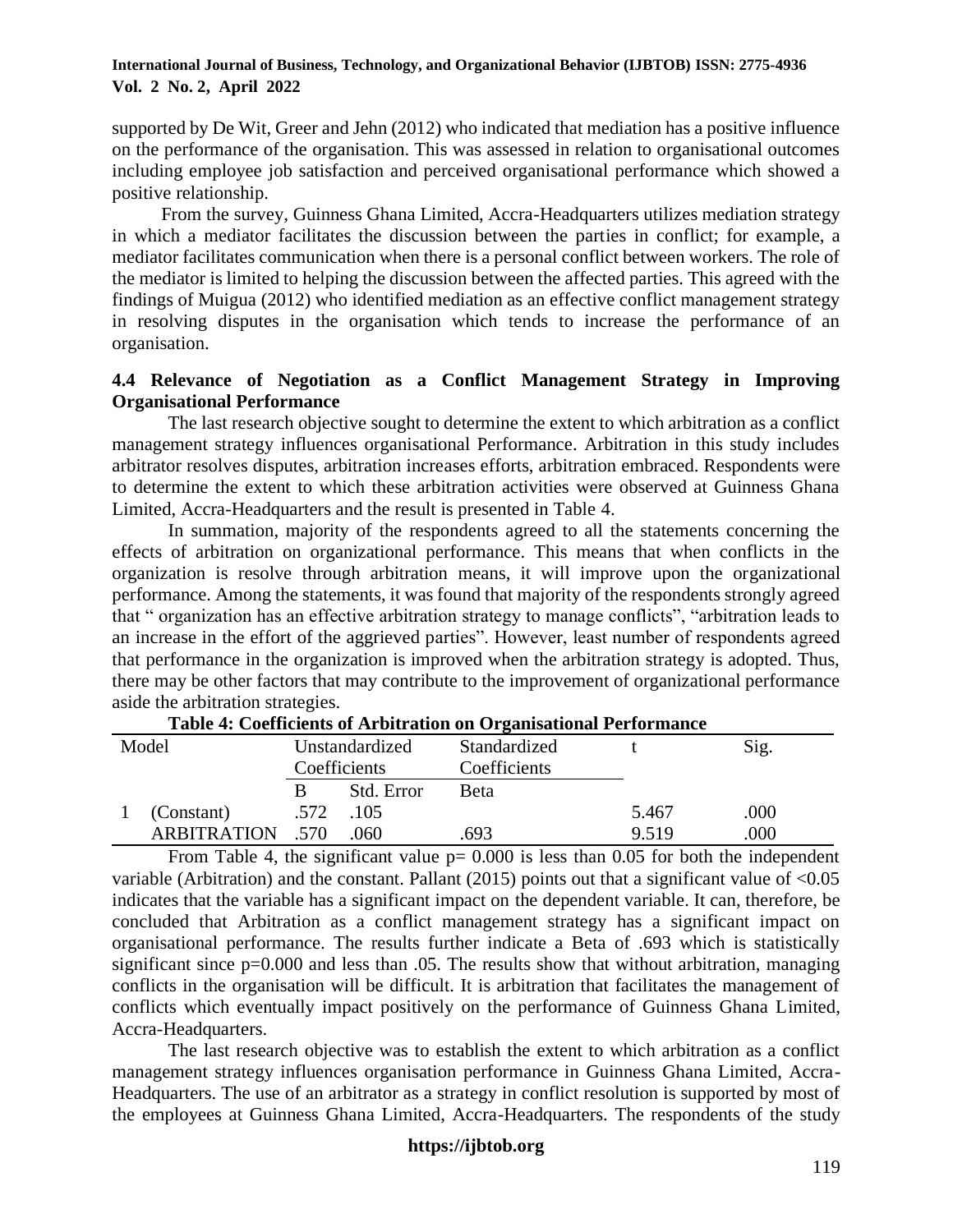believe the role of an arbitrator is to provide additional information, options and further makes the decision for the conflicting parties. This agrees with studies on the conflict in the Public service commission in Rwanda by Muganza, (2013) that showed that arbitration has a positive impact on the working environment and the organisational performance.

Resolution of conflicts with the aim of improving organisational performance and the arbitrator has the authority to make the decision that resolves the conflict Muigua (2012). The process of arbitration pushes the aggrieved parties to work hard towards a resolution. Arbitration is considered as an option when it comes to the resolution of less complex human rights issues. This is supported by Chau (2014) who advised the implementation of structures and procedures that might encourage the company to use arbitration because of the less financial implications that come with it and its ability to improve the performance of the organisation. Notably, Thomas' (1976) model of conflict management strategies based on negotiation and arbitration showed that arbitration as a conflict management strategy towards conflict had positive effects on organisational performance.

From these surveys, it can, therefore, be concluded that Arbitration as a conflict management strategy has a significant impact on organisational performance. The results show that without arbitration, managing conflicts in the organisation will be difficult. It is arbitration that facilitates the management of conflicts which eventually impact positively on the performance of Guinness Ghana Limited, Accra-Headquarters.

### **5. Conclusions**

Indeed, it is an undeniable fact that just as conflict is ubiquitous and every human organisation has its own fair share of it, Guinness Ghana Limited, Accra-Headquarters has also been challenged with conflicts and these conflict have had implications for the organisation's performance. As a way of finding measures to deal with conflicts within the organisation, the evidence gathered suggests that negotiation, mediation, and arbitration serve as useful tools for conflict management and by extension play important roles in enhancing organisational performance at Guinness Ghana Limited, Accra-Headquarters.

Serving as a useful conflict management strategy, the adoption of negotiation as a strategy creates room for workers' participation in the negotiation process as efforts are made towards resolving conflicts. Negotiation therefore helps in generating mutual understanding and settlement of disputes, thereby facilitating the creation of an enabling environment for collaboration of the efforts of workers towards attaining the objectives of the organisation.

Again, improvement in performance at Guinness Ghana Limited, Accra-Headquarters has also been informed by the important role that mediation plays in conflict resolution. Through this strategy the mediator gives disputants the necessary information to make decisions regarding the settlement of conflicts. This tends to promote inclusivity in the decisions and therefore gives workers reasons to see decisions as a product of their own collective efforts. Negotiation therefore becomes useful in resolving conflicts and generates a sense of commitment on the part of workers and tends to increase performance in terms of efficiency and effectiveness.

Even though conflicts have been witnessed in various forms at Guinness Ghana Limited, Accra-Headquarters, arbitration has served as an effective conflict management strategy as the role of an arbitrator is evident in the authority made available to the arbitrator to provide additional information, options and further make the decision for the conflicting parties thereby giving grounds for the conflicting parties to work towards resolution. However, it important to note that the success of arbitration is contingent on the availability of the needed structures and procedures to ensure its effectiveness. Generally, it can be concluded that negotiation, mediation and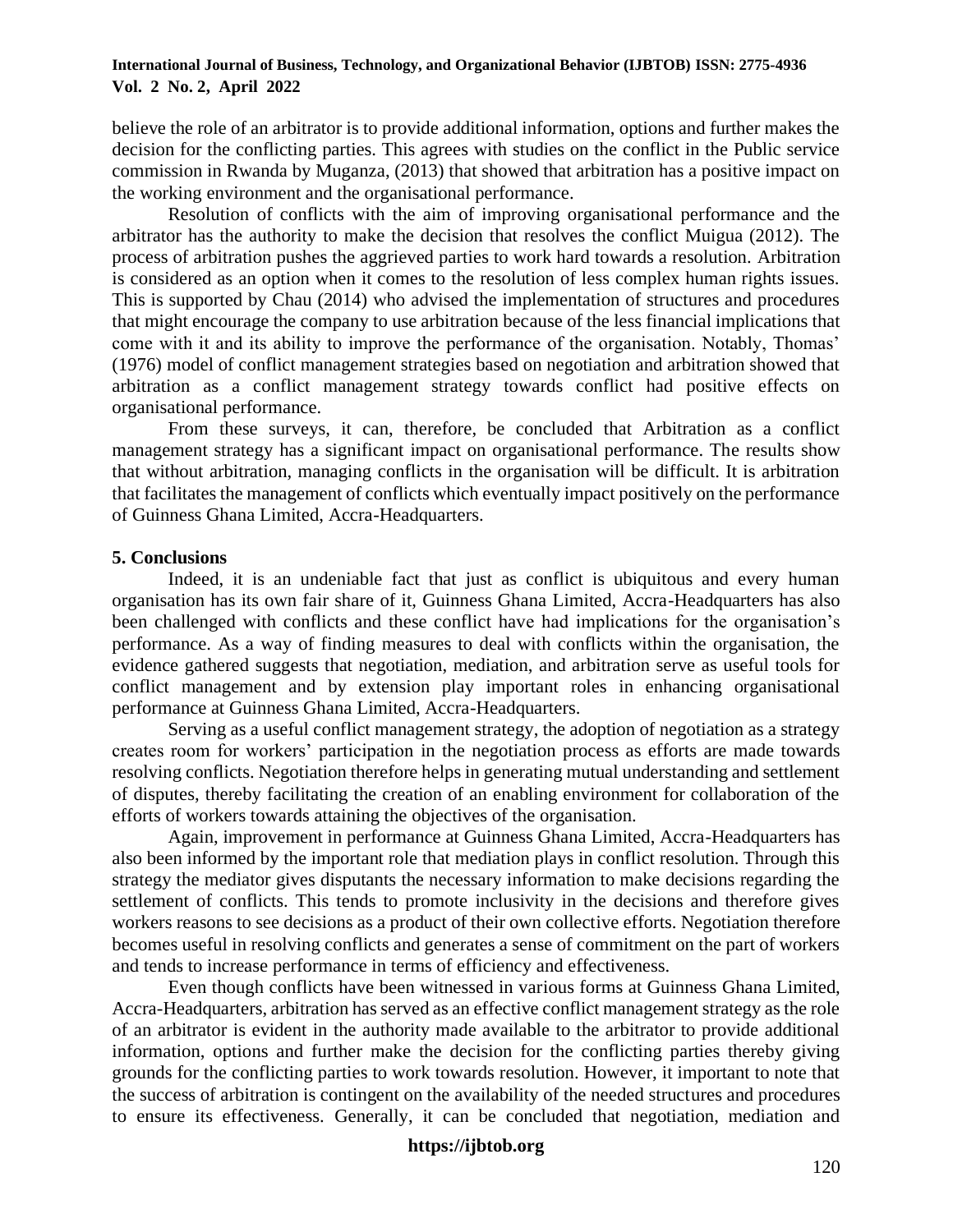arbitration are important conflict management strategies that have the capacity to resolve conflicts in organisations and improve upon performance. However, the effectiveness of these strategies will be dependent in the necessary institutional arrangements put in place by the organisation, the collaboration of the conflicting parties in conforming to the laid down procedures and the efficiency of any third part individual(s) who may be involved in any conflict management process.

It is recommended that the management of Guinness Ghana Limited, Accra-Headquarters should focus on increasing the utilization of conflict management strategies like negotiation, mediation and arbitration to increase organisational performance. Negotiation, mediation and arbitration are effective conflict management strategies, which speeds up the process of conflict resolution by providing conflicting parties with additional information and options.

It is also recommended that management of Guinness Ghana Limited, Accra-Headquarters should encourage the use of negotiation, mediation and arbitration as forms of conflict management strategy. The intervening party must maintain a neutral attitude to avoid exacerbating the problem. The size of the intervention should be more than adequate to guarantee success. Sensitivity to potential conflicts makes it easy to apply different conflict management strategies within the organization. The overall impact is improved organisational performance because employee morale is high, and the cost of conflicts is reduced.

Further studies can also engage in a comparative study across public and private industries in Ghana to assess the impact conflict management strategies have on organisational performance. Again, subsequent researchers can explore more variables to measure the impact as this study made use of only three conflict management variables; negotiation, mediation and arbitration.

#### **REFERENCES**

- Accountemps, A., (2006). *Belgian Employee's Highest Seniority in Europe*. Brussels, Belgium: Communiqué Accountemps, Robert Half International, Inc.
- Adams, J. S. (1965). Inequity in social exchange. In *Advances in experimental social psychology* (Vol. 2, pp. 267-299). Academic Press.
- Afful-Broni, A. (2012). Conflict management in Ghanaian schools: a case study of the role of leadership of Winneba Senior High School. *International Journal of Educational Planning Administration*, *2*(2), 65-76.
- Armstrong, M. (2006). *A handbook of human resource management practice*. Kogan Page Publishers.
- Armstrong, M., & Baron, A. (2000). Performance management. *Human resource management*, *69*.
- Awan, R. U. & Anjum, A., (2015). An econometric analysis of determinants of external debt in Pakistan. *British Journal of Economics, Management & Trade*, *5*(4), 382-391.
- Babin, B. J. & Boles, J. S. (2000). Representing the perceived ethical work climate among marketing employees. *Journal of the Academy of Marketing Science*, *28*(3), 345.
- Bless, C., Higson-Smith, C., & Kagee, A. (2000). Fundamentals of social research. *Lansdowne. Juta*.
- Burns, N., & Grove, S. K. (2005). The practice of nursing research: Conduct. *Critique*.
- CIPD. (2013). *Absence Management: Annual survey report 2013*. CIPD.
- Clark, V. L. P., & Creswell, J. W. (2010). *Understanding research: A consumer's guide*. Merrill/Pearson Educational.
- Creswell, J. W., & Clark, V. L. P. (2017). *Designing and conducting mixed methods research*. Sage publications.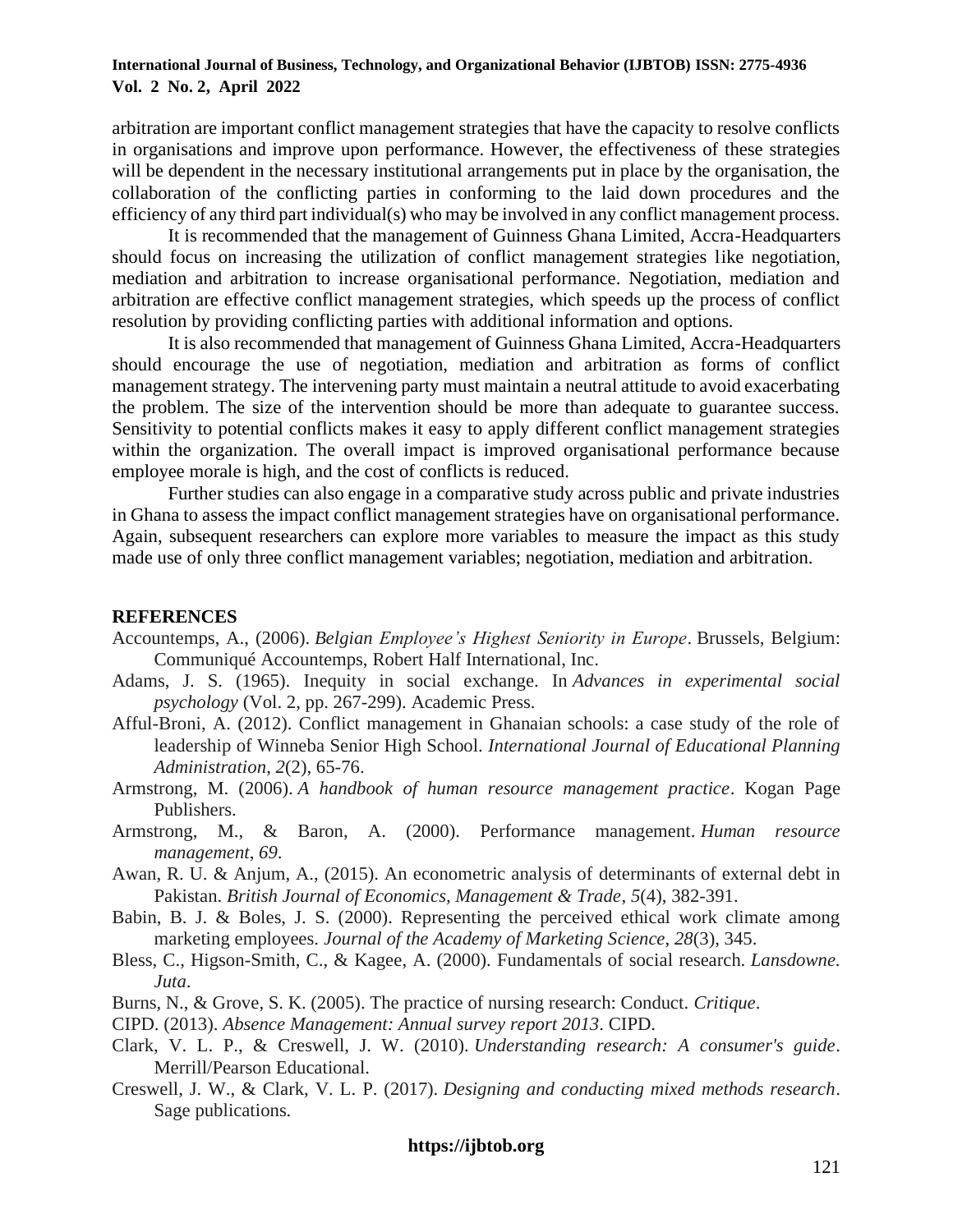- Cropanzano, R., & Greenberg, J. (1997). Progress in organizational justice: Tunneling through the maze. *International review of industrial and organizational psychology*, *12*, 317-372.
- Dana, L. P., Korot, L., & Tovstiga, G. (2005). A cross-national comparison of knowledge management practices. *International journal of manpower*, *26*(1), 10-22.
- De Dreu, C. K. (2003). Time pressure and closing of the mind in negotiation. *Organizational Behavior and Human Decision Processes*, *91*(2), 280-295.
- De Dreu, C. K. (2006). When too little or too much hurts: Evidence for a curvilinear relationship between task conflict and innovation in teams. *Journal of management*, *32*(1), 83-107.
- De Dreu, C. K., Weingart, L. R., & Kwon, S. (2000). Influence of social motives on integrative negotiation: a meta-analytic review and test of two theories. *Journal of personality and social psychology*, *78*(5), 889.
- Eldabi, T., Irani, Z., Paul, R. J., & Love, P. E. (2002). Quantitative and qualitative decision-making methods in simulation modelling. *Management Decision*, *40*(1), 64-73.
- Fidell, S., Tabachnick, B., Mestre, V., & Fidell, L. (2013). Aircraft noise-induced awakenings are more reasonably predicted from relative than from absolute sound exposure levels. *The Journal of the Acoustical Society of America*, *134*(5), 3645-3653.
- Fraenkel, J. R., & Wallen, N. E. (2000). How to design and evaluate research in education New York: McGraw.
- Gay, C., Mahoney, M., & Graves, J. (2005). Best practices of employee communication. *San Francisco: International Association of Business Communicators Publishing House*.
- Gay, L. R., Mills, G. E., & Airasian, P. (2011). Action Research. *Educational research: Competencies for analysis and applications (9th ed., 507-515). Upper Saddle River, NJ: Merrill*.
- Gok, T. (2008). The effects of problem-solving strategies on students' achievement, on the cooperative learning groups in physics teaching. *Hacettepe Universitesi Egitim Fakultesi Dergisi-Hacettepe University Journal of Education*, (34), 116-126.
- GSS. (2014). Ghana Living Standards Survey Round 6 (GLSS6): Poverty profile in Ghana (2005‐ 2013).
- Gyan, E. K., & Tandoh-Offin, P. (2014). Conflict resolution mechanism in public senior high school in Ghana and its impact on school administration: A case study of schools greater Accra Metropolis. *International Journal of Management Sciences*, *3*(4), 260-279.
- Jadallah, A. A., & Garven, S. (2011). *Negotiation Performance: Antecedents, Outcomes, And Training Recommendations* (No. Ari-Rn-2012-01). Personnel Decisions Research Inst Inc Arlington Va.
- Jehn, K. A. (1992). A qualitative analysis of conflict types and dimensions in organizational groups. *Administrative science quarterly*, 530-557.
- Jehn, K. A., & Bendersky, C. (2003). Intragroup conflict in organizations: A contingency perspective on the conflict-outcome relationship. *Research in organizational behavior*, *25*, 187-242.
- Kwon, S., & Weingart, L. R. (2004). Unilateral concessions from the other party: concession behavior, attributions, and negotiation judgments. *Journal of Applied Psychology*, *89*(2), 263.
- Lang, M. (2009). Conflict management: A gap in business education curricula. *Journal of Education for Business*, *84*(4), 240-245.
- More, H. W., & Wegener, W. F. (1992). *Behavioral police management*. Prentice Hall.
- Mugenda, A. G. (2008). Social science research: Theory and principles. *Nairobi: Applied*.